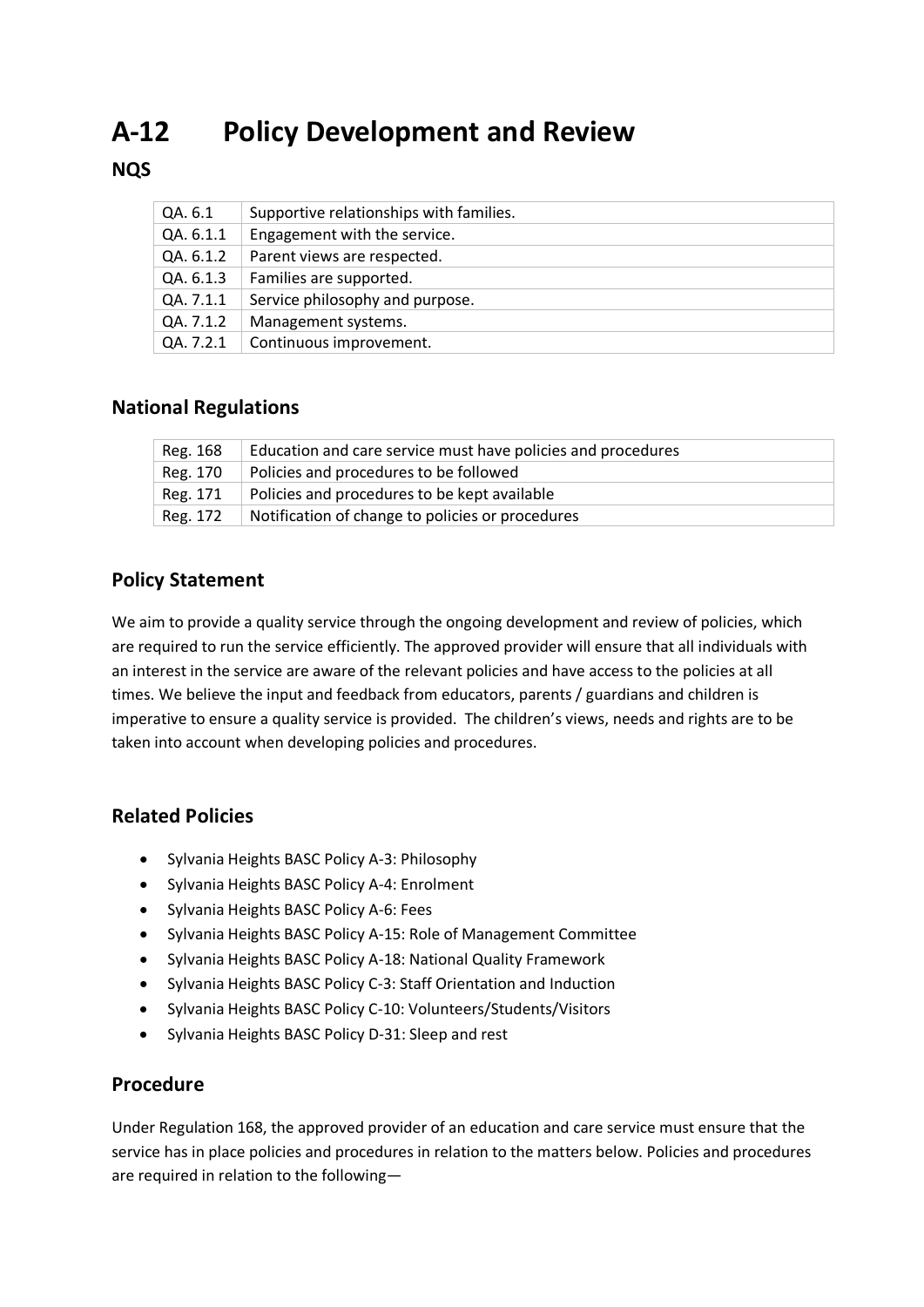- health and safety, including matters relating to-
	- − nutrition, food and beverages, dietary requirements; and
	- − sun protection; and
	- − water safety, including safety during any water-based activities; and
	- − the administration of first aid;
- incident, injury, trauma and illness procedures complying with regulation 85;
- dealing with infectious diseases, including procedures complying with regulation 88;
- dealing with medical conditions in children, including the matters set out in regulation 90;
- emergency and evacuation, including the matters set out in regulation 97;
- delivery of children to, and collection of children from, education and care service premises, including procedures complying with regulation 99;
- excursions, including procedures complying with regulations 100 to 102;
- providing a child safe environment;
- staffing, including—
	- − a code of conduct for educators; and
	- − determining the responsible person present at the service; and
	- − the participation of volunteers and students on practicum placements;
- interactions with children, including the matters set out in regulations 155 and 156;
- enrolment and orientation;
- governance and management of the service, including confidentiality of records;
- the acceptance and refusal of authorisations;
- payment of fees and provision of a statement of fees charged by the education and care service;
- dealing with complaints;
- sleep and rest.

.

Other policies are to be developed as deemed necessary by the Management Committee or Director.

Policy development will be based on the following criteria:

- An issue or problem arises that is not addressed in a current policy
- A current policy is not meeting the needs of children, Parents / Guardians or educators
- Daily operations of the Centre are unclear to educators, parents/guardians or management
- Educators, parents/guardians or management are unsure what to do if a certain situation arises
- There have been changes due to outside influences (i.e. legislation, regulations etc.)
- Policies must reflect the current philosophy of the Centre

Educators, parents/guardians and any other relevant persons will be encouraged to be involved in policy development or review where appropriate.

Policies will be recorded in a policy booklet along with the Centre's Philosophy, date of endorsement and date of review. Policies must be available at the service and readily accessible by Parents /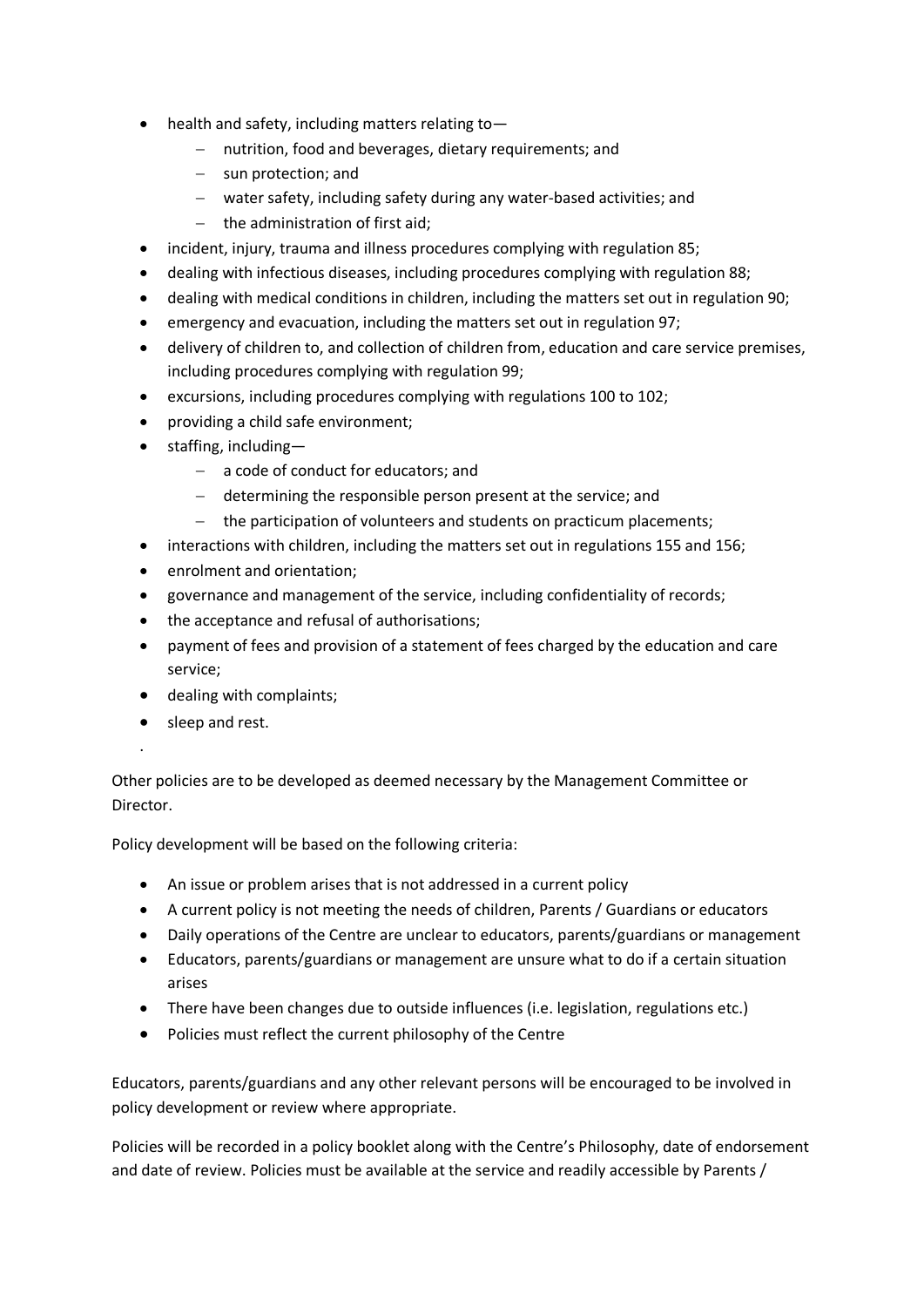Guardians, educators, volunteers, management, and the Regulatory Authority. All policies will be made available on the Centre's website.

All new committee members, educators and Parents / Guardians entering the service will be made aware of the policy booklet and any specific policies relevant to them upon enrolment/employment through the Parent Handbook or Educator Handbook.

Under Regulation 172, the approved provider of an education and care service must ensure that parents/guardians of children enrolled at the service are notified at least 14 days before making any change to a policy or procedure referred to in regulation 168 or 169 that may have a significant impact on—

- the service's provision of education and care to any child enrolled at the service; or
- the family's ability to utilise the service.

The approved provider of an education and care service must ensure that parents/guardians of children enrolled at the service are notified at least 14 days before making any change that will affect the fees charged or the way in which fees are collected.

If the approved provider considers that the notice period would pose a risk to the safety, health or wellbeing of any child enrolled at the service, the approved provider must ensure that parents/guardians of children enrolled at the service are notified as soon as practicable after making a change, as per Regulation 172.

All policies will be reviewed within a 24-month period or more frequently if the need arises or there are changes to legislation or recognised best practice.

The review of policies will be based on the following criteria:

- Current information, advice and trends
- The effectiveness of current service practices
- Changes to service practice and why these have occurred
- Ideas from other services or organisations
- Practicality of policies for those who implement them
- Changes to the services circumstances, e.g. physical environment, Educators, parents / guardians etc.
- Appropriateness of responses to individual incidents
- Consistency with current philosophy
- Consistent with current legislation, acts and standards

Policy reviews will include feedback from educators, Parents / Guardians and management and must be endorsed by the Approved Provider.

Any changes to existing policies will be distributed immediately to all involved in the service through newsletters, email, personal contact and, if felt necessary, through a group meeting. The date the changes will become effective will be noted.